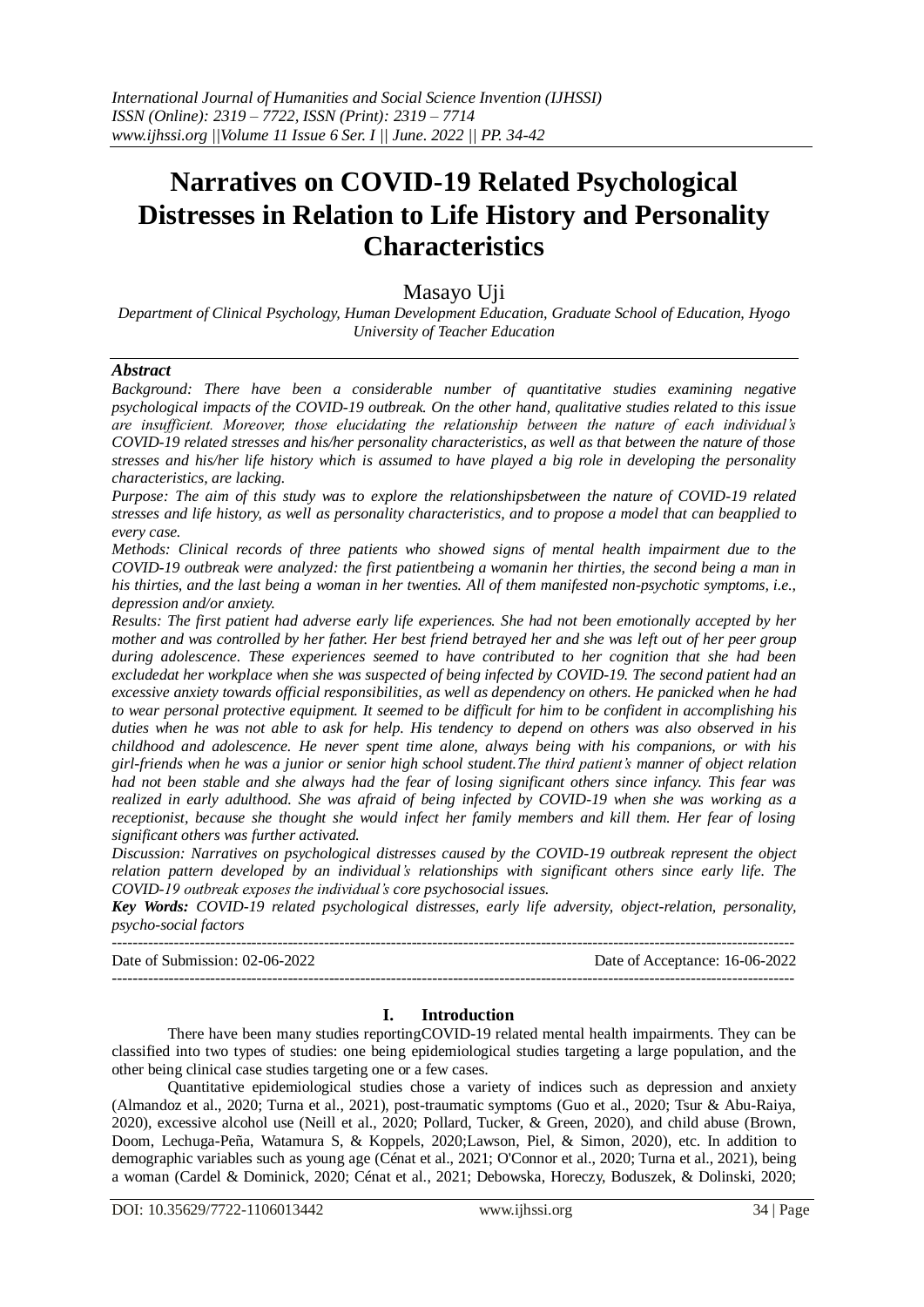O'Connor et al., 2020; Iob, Steptoe, & Fancourt, 2020; Turna et al., 2021), racial/ethnic minority (Iob et al., 2020), past history of mental disorder (Varga et al., 2021; Wright, Hill, Sharp, & Pickles, 2021), current mental disorder (Iob, et al., 2020), and being unmarried (Al-Sofiani et al., 2021; Guo, Carli, Lodder, Bakermans-Kranenburg, & Riem, 2021), personality characteristics such as high neuroticism (Mann, Krueger, & Vohs, 2020; Schweda, et al., 2021), low resilience (Guo et al., 2021; Kocjan, Kavčič, & Avsec, 2021) and avoidant coping style (Margetić, Peraica, Stojanović, & Ivanec, 2021) have been identified as risk factors of theCOVID-19 related mental health impairment. As social factors, not only low perceived social support in current life (Amendola, Spensieri, Hengartner, & Cerutti, 2021; Sommerlad et al., 2021; Szkody, Stearn, Stanhope, & McKinney, 2020), but also experiences of being abused during childhood (Guo et al., 2020) or childhood adverse experiences (Li et al., 2021) were demonstrated as risk factors, each playing a role in developing the impairment.

The unavoidable issue in the above quantitativeepidemiological studies is lack of each individual specific detailed information regarding personality characteristics (which had been evaluated only by existing scales in those studies), current and past interpersonal relationships, the nature and intensity of adverse past experiences(if any), and COVID-19 related stresses. Furthermore, there seems to be no speculation regarding how these factors are related to each other.

In qualitative case studies expected to compensate for this shortcoming, COVID-19 related psychotic reactions seem to be considered results of a fierce biological COVID-19 attack on the brain (Mirza, Ganguly, Ostrovskaya, Tusher, & Viswanathan, 2020; Smith, Komisar, Mourad, & Kincaid, 2020), while non-psychotic symptoms seem to be attributed to psycho-social factors. Compared with epidemiological studies,qualitative clinical case studies — in particular, those describing cases with non-psychotic symptoms — are extremely scarce. In addition, they do not describe life histories or interpersonal dynamics expected to be investigated carefully in clinical settings. For example, Ünver, Rodopman Arman, Erdoğdu, & İlbasmış (2020)described three female patients with anorexia nervosa only by attributing the disorder to the COVID-19 outbreak social factors. It is not clear how their anorexia nervosa was developed by the outbreak.It is logical to consider that the outbreak merely worked as a trigger, because eating disorders are usually treated as products of interpersonal (particularly mother-daughter) dynamics throughout a patient's life. However, these kinds of information are totally lacking in Ünveret al.'s case reports.Chong (2020) demonstrated a borderline personality disorder patient whose feeling of emptiness and fear of abandonment exacerbated under the mass indoor quarantine and social distancing during the COVID-19 outbreak. The information on interpersonal relationships or object relation characteristics which cannot be dismissed in arguing the development of borderline personality disorder are totally lacking, although the author writesthat the patient had been given psychodynamic psychotherapy. It does not seem that these two case reports take advantage of the strengths of qualitative research, i.e., availability of individual detailed information.

To summarize, regardless of whether or not they are quantitative or qualitative studies, those which examined COVID-19 related mental health impairment did not present any particular perspective regarding the development of the impairment, based on detailed informationaboutearly life history, personality characteristics developed by the history, mental life during adolescence as well as adulthood, and the nature of COVID-19 related stresses. In light of this, this study aimed at examining pathways to the mental health impairment by viewing patients' life histories from infancy, and building a hypothesis on the development of the impairment.

# **II. Methods**

Clinical records from January  $1<sup>st</sup>$  to September 30<sup>th</sup> 2021, of three out-clinic patients who had manifested COVID-19 related psychiatric symptoms were analyzed. This study was approved by institutional review boards of ethical committees. Autonomous participation was guaranteed and informed consent was obtained from the three patients.

For each patient, COVID-19 related distresses, present illness history and past history from infancy were described. After that, factors contributing to COVID-19 related mental health impairment were selected from psycho-social viewpoints. Finally a hypothesis model that can be applied to every case was proposed.

# **III. Results**

#### Ms. A

Ms. A, in her mid-thirties, was suspected ofhaving contracted the COVID-19 infection (it later turned out that she was negative), which triggered her mental health impairment.This happened during the first wave of the COVID-19 outbreak in Japan. She was working as a part-time employee at a facility for elderly people. As with all workplaces in all countries, individuals with, or suspected of COVID-19 infection were suspended. The lack of sufficient information prompted her colleagues' sensitive and excessive reactions to her suspected COVID-19 infection. She had feelings of anxiety due topotential related financial difficulties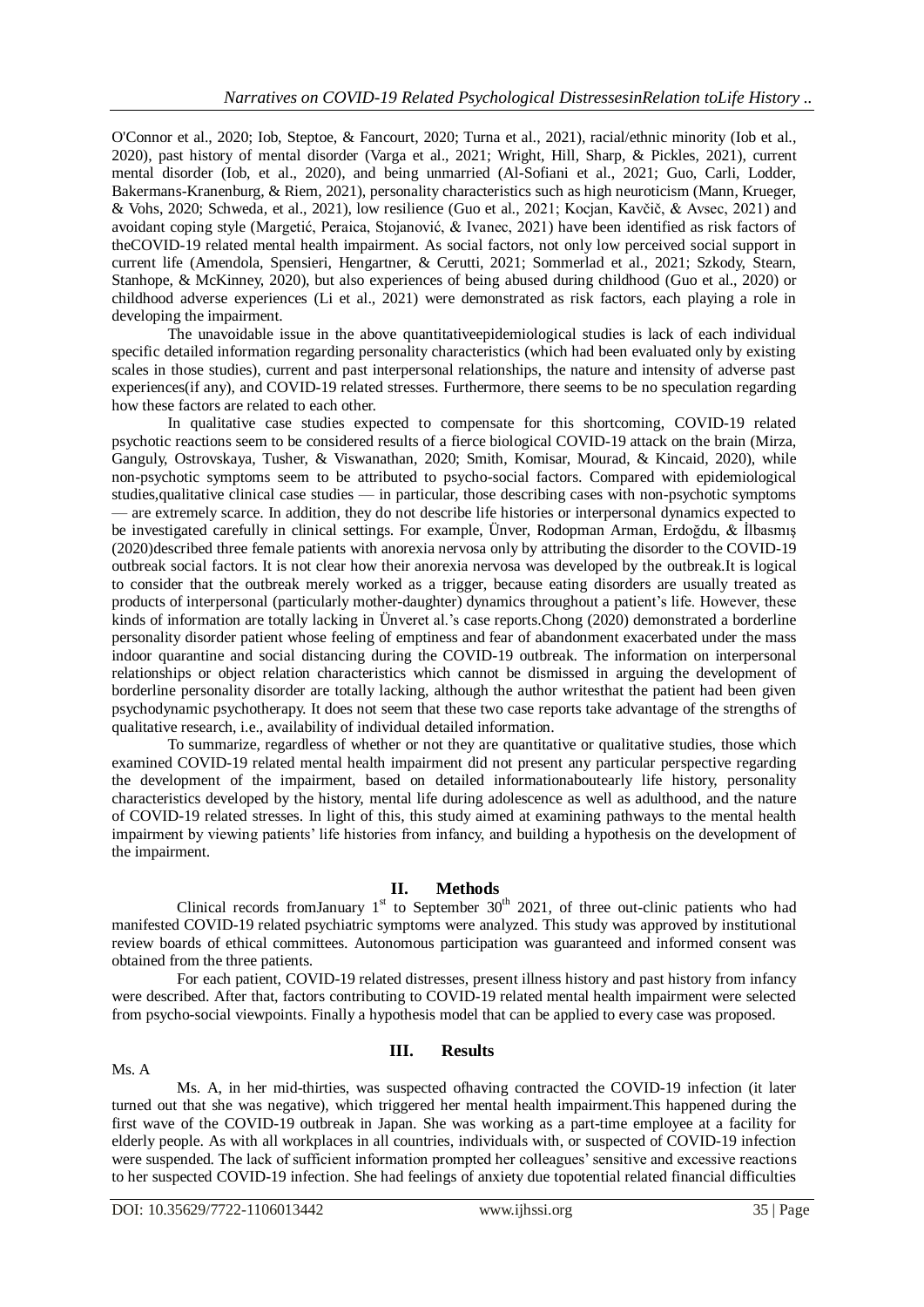as well as the probability of her infecting her family members, but more than anything she had a fear of being excluded and treated as an unnecessary object.

At first, she visited a general practitioner due to the psychological distresses. The physician referred her to a psychiatric out-clinic. This procedure led to her distressful cognition that she was treated as an unnecessary object (like "trash" according to her expression) by the physician. She was concerned about whether or not she deserved the ample psychotherapeutic session time that the current therapist provided her. At the same time, however, she felt satisfied. Her attitude towards the therapist was characterized by modesty, while showing attachment.

This cognition was not one that developed recently, but had been frequently given rise to. Its origin seemed to exist in her early life. Her mother was psychotic (details unknown), spending her time in bed, in the closet, or in the hospital. She was kind to the mother despite the mother's inability to provide her with maternal care, probably because she had been denied her aggression towards the mother who was psychologically vulnerable. However, the mother responded with the words, "I should never have given birth to you." The mother's relationship with her husband (Ms. A.'s father) was bad. One day when Ms. A was six years old, she came home from elementary school to find that her mother was gone. She had left home leaving her children behind.

After that, she lived with her father and sister. Her classmates made fun of herregarding the absence of her mother, despite her effort to hide the fact. Her father used to apply controlling measures as part of their upbringing. When the daughters did not obey his rules, he used to scold them.He made daily schedules by the minute for his daughters to follow. He also imposed astrict curfew. One day, even though Ms. A had returned home before curfew, she found the door locked. The father said that she should have returned10 minutes before the curfew. He was also excessively strict about waste. It went out without saying, that Ms. A and her sister would be expected to leave home, if they disobeyed the father's rules. Her mother's leaving home was the precedent. When Ms. A became a young adult, her father said, "I'm finally finished raising you!" He had often made comments like "Who do you think raised you?" Although it was assumable that he had a lot of difficulties in raising his daughters by himself, his words sounded like he raised his daughters only out of a sense of duty. He did not seem to have experienced any feelings of enjoyment or pleasure.

In addition to these early life adversities, she had an unforgettable experience during adolescence. One day after summer vacation, she noticed that she was excluded by her peer group. Nothing was more painful for her than the fact that it was her friend who was behind it all. She became more and more sensitive towards the probability of being betrayed and excluded. Even after becoming an adult, she had been very cautious when she talked with somebody who was friendly to her. On the surface, she actively took care of an acquaintance whom she did not like. This was the attitude she used to apply in her relationship with her mother. When questioned if she would have willingly taken care of her mother if she had been expected to, Ms. A agreed. She had a phantasy that her mother, who was psychologically vulnerable, would be heartbroken if Ms. A had not met her mother's expectations. Her mother would have called it "betrayal". Fortunately, Ms. A met her husband whom she was able to share her opinions and express her feelings with, and later give birth to his children. However, despite her seemingly happy current life, her obsessive-compulsive symptoms have been continuing since childhood. This meant that her ego function was too week to process her aggression.

The obsessive-compulsive symptoms seemed to relate to her aggression as well as anxieties of the probability of acting out the aggression. A slight expression of anger towards her husband would cause her to fear her own aggression. She tried to control her children, suggesting that she had unconsciously internalized her father's manner of raising children. When she realized it, an intense feeling of guilt came over her.

Suspension due to suspected COVID-19 infection would be stressful for anyone, but Ms. A probably over-reacted. She felt as if she had been treated as a criminal and panicked. This was ascribed to her past negative experiences. Her mother left home leaving Ms. A behind. Although this was the result of a bad marital relationship, it was understandable that, as far as her mother was concerned, she was unnecessary. Meanwhile, her father's messagetowards his daughters was that if they did not obey his rules, he would kick them out. Her experienceof being bullied during adolescence could be regarded as a repetition of childhood adversity.It is probable that the negative experience during adolescence was partiallya result of her hypersensitive cognition towards exclusion rooted in these childhood adversities. The words "unnecessary object" became the core of her narrative.

#### Mr. B

Mr. B (mid-thirties) working in the ambulatory profession became distressedwhen he was called to transport a patient with suspected COVID-19 infection. An oppressive feeling came over him when being dressed in protective gear, which prevented him from getting into the ambulance. Fortunately, one of his colleagues substituted for him.This staggered Mr. B's self-esteem because the colleague wascompetent and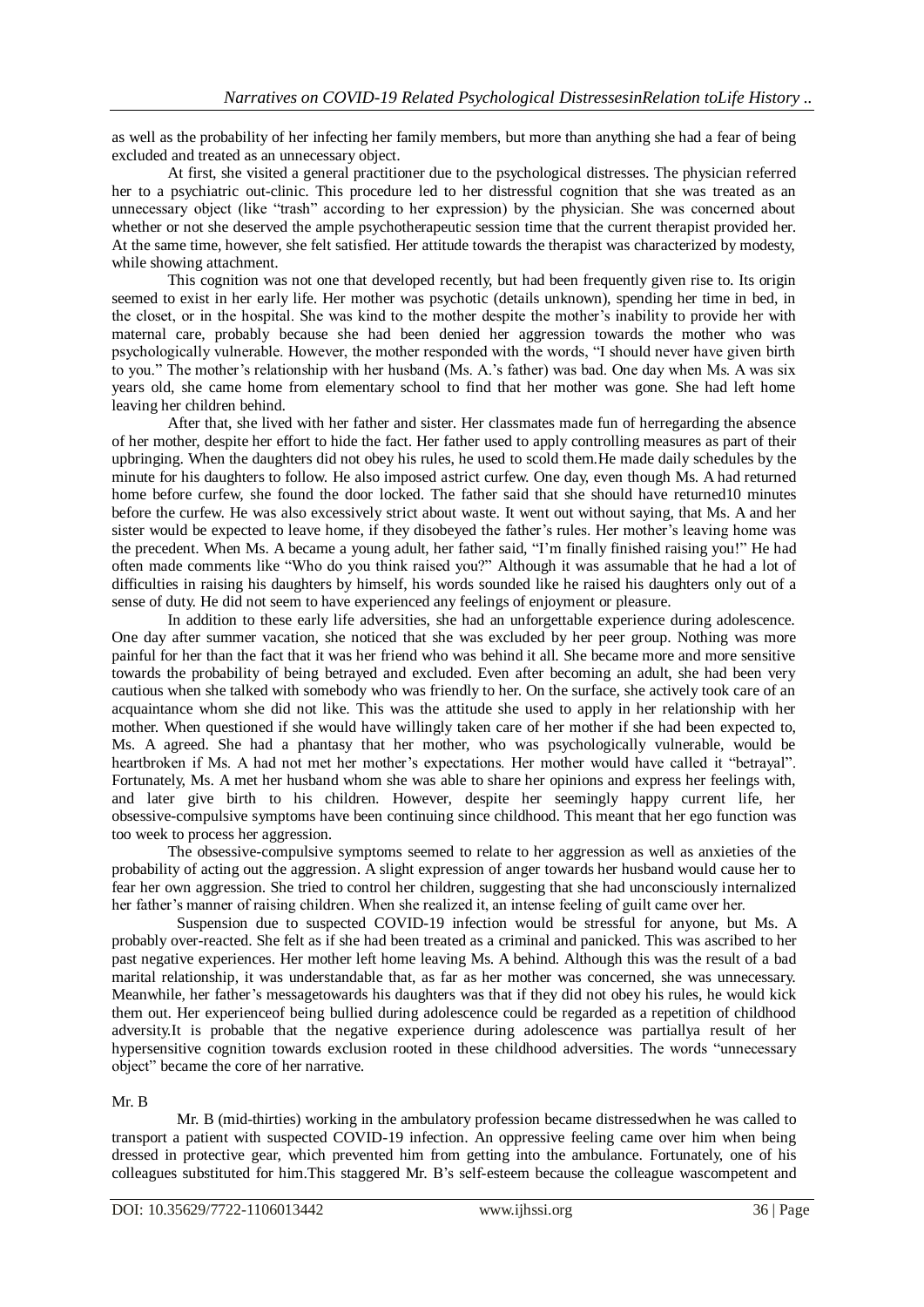much younger than him. Furthermore, he felt persecuted because he thought his colleagueswere critical of him. After he went home, he called one of his colleagues and cried his eyes out, even though his wife and children were right there. His colleague consoled him. Mr. B reported this event to his therapist without any hesitation. He was dissatisfied with his wife, who was not empathetic and did not take his distress seriously. His boss recommended him to take a few days off. It did not take long for him to recover.

Other than this event, he used to receive emotional support from surrounding people including his colleagues when his self-esteem was damaged because he was unable to accomplish vocational training. After launching psychotherapy, his therapist was also chosen as one of the objects from whom he sought emotional support.

His ability to assimilate could be considered good in that he has stayed with his job since graduating vocational school in his early twenties. He said that his colleagues evaluated him as a social and cheerful person, although he did not realize it. Working environments surrounded by his favorite colleagues apparently brought him relief and comfort. Meanwhile, when put in situations where he was expected to overcome difficulties by himself, he was overwhelmed by feelings of uncertainty and anxiety.

Looking back over his life history, he was born as the first child. His father and mother were busy people, but frequently took Mr. B and his sisters to gatherings with family friends. His grandfather and grandmother sometimes took the parents' place when they were not able to spend time with him. Due to his father's transfers, he had to change schools a few times. He was able to adjust himself to new environments quickly. He always had to be with friends.

He became interested in girls during his early adolescence. He started dating a girl who would later become his wife. Due to his excessive interest in sex, the girl bade farewell. After the parting, it was not long before he had a new girlfriend. Since then, he always had girlfriends. This was something he was still proud of.

He and his wife were married after getting back together when they were late adolescents. He lovedher but wassometimes unfaithful. Although consideration and authenticity werepersonality traits he was proud of, he seemed to deny the fact that his acts with women went against these characteristics. While his wife was working, he sought women who would spend time with him. This satisfied his narcissism and gave him a sense of security.

His work motivation was not for the pleasure of accomplishing duties or contributing to society, but rather for being in, and keeping good relationships with his colleagueswhom he respected by accomplishing the duties. He always wished that he could be relieved from his duties. One evidence was that he was happy because he was suspended from work when his wife was identified as a COVID-19 close contact at her workplace. His companions (only men whom he worked with around-the-clock) supplied him with a quasi-family environment, supporting his ego function especially when it was staggered. This meant that his companions and peer group during adolescence had equal values. His ability to adapt to a social environment enabled him to develop peer relationships that he could depend on.

On the other hand, he erased colleagues who did not accept him, from his mind. When he was requested to undertake work by his senior colleagues, who he perceived negatively evaluated him, he escaped. His motivation to undertake particular duties depended on the nature of his relationship with people who expected him to do the duties. His issue was his inability to behave and act with responsibility. He used avoidance and dependence as his defense mechanisms. It was apparent that these personality characteristics had been contributing to his drop-out from duties and training.

#### Ms. C

Ms. C (in her thirties), working as a receptionist, was suffering from the fear of infecting her family members with COVID-19, which she would be contracted during the work. Since long before the COVID-19 outbreak, she had been preoccupied by the idea that it would be better for her to die before losing family members, which would cause unbearable grief.

She was the youngest among the three daughters in her family. Her mother used to be very busy and when she had a day-off, she rested due to fatigue. Ms. C did not have any memory of spending a fun time with her mother. Ms. C's image of her mother was that she was just strict and always nagging. Nevertheless, she had an emotional attachment to her mother.When she thought that her mother could spend time with her all day long, but her expectations were denied, she used to cry in a loud voice.Her father was the one who usually took care of her. It can be assumed that the previously noted idea that she had to disappear before losing some significant others was partially relatedto the lack of bonding with her mother. When she could not stand the anxiety caused by this idea, she used to go to her father, who gave her comfort.

Her father was always very kind to Ms. C, but she really did not like it when her father lost his temper while driving.After she entered university, her father contracted an intractable disease for which he frequently called an ambulance to take him to the hospital. One day, when she was in the train, she got a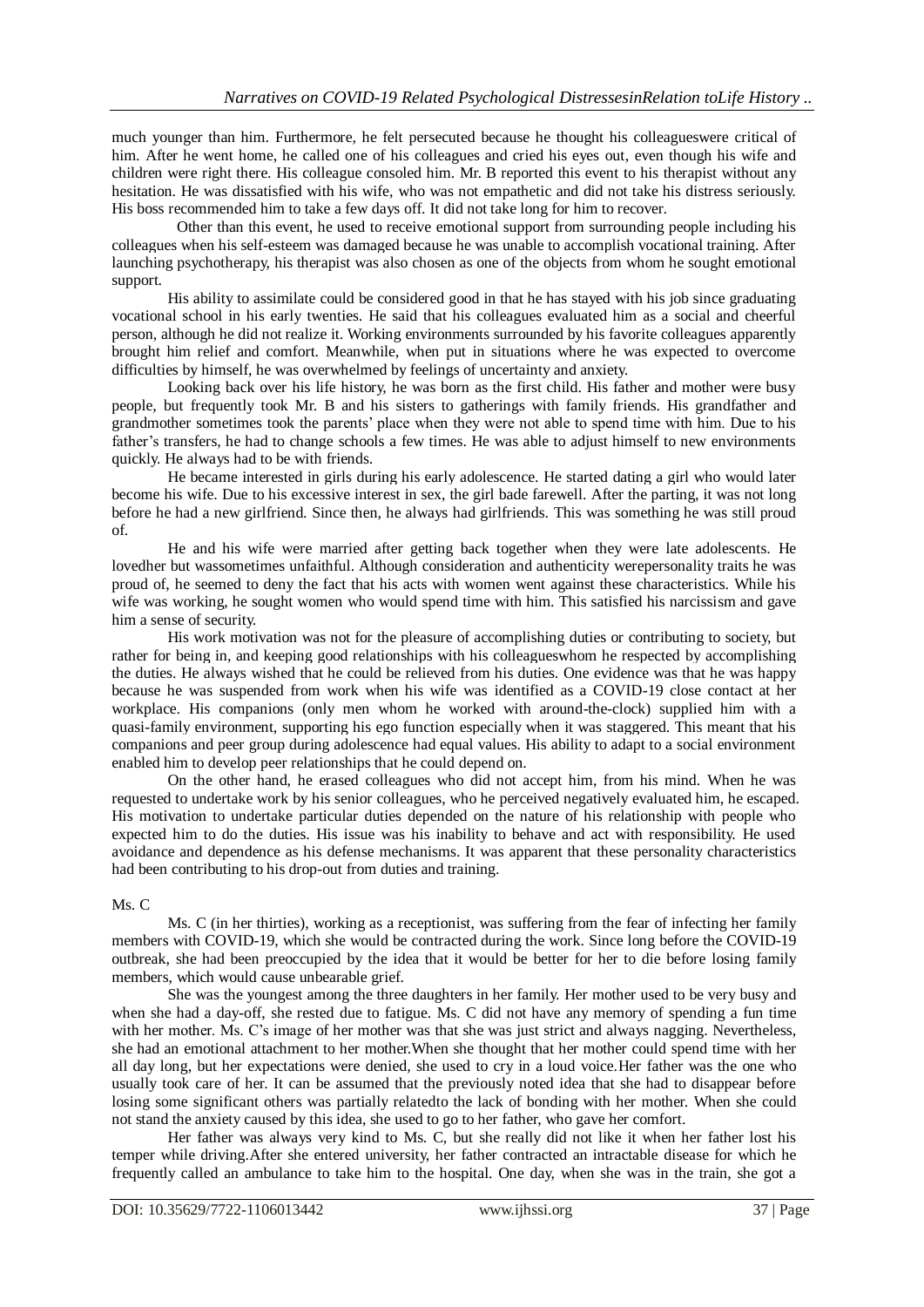phone call from the hospital, at which time she thought, "Oh, no, not again…," and did not answer the phone immediately, because she did not perceive her father's disease as serious. Rather, she was critical of her father for taking advantage of the Japanese ambulance service which is free. She thought he should not have been allowed to use it.However, that was his last emergency transport. The event she had been afraid of since infancy became a reality. In particular, this incident made her believe that if she felt aggressive and frustrated towards a significant other, they would leave her behind.It goes without saying that there was no rational relationship between her father's death and her negative feelings towards her father, which caused her not to answer the phone immediately.

Once she became an adult, she frequently drankalcohol or tookpsychotropic drugs to alleviate her anger after becoming verbally aggressive towards her husband, because she wasafraid of losing her husband, for example, in a traffic accident. She applied this coping strategy especially when she was alone, because she was unable to control her anxiety or fear by herself. This self-destructive coping strategy was not only to control her feelings but also to kill herself. Again, this came from the idea that her aggression would destroy significant others, so she had to die before she caused the others to die.

Low self-esteem and loneliness were also feelings which had been distressing her. She always had a fear of being seen by her husband for her worthlessness, the evaluation which she gave herself. She could not talk with her husband honestly when she became anxious or frustrated in her relationship with him. Instead, she used to seek comfort in other men who she did not necessarily have feelings for, which further increased her sense of worthlessness. Seeing other men was a reaction to her anxiety and frustration for which she blamed her husband. Later, however, this betrayal brought about intense distress, i.e., feelings of guilt towards her kind husband and low self-esteem.

According to Melanie Klein's psychoanalytic theory (1940), her mentality would be due to not completely passing through the process from paranoid-schizoid position to depressive position. Specifically, her problem was in the late oral phase characterized by her infantile phantasy that her hate destroyed her mother's affection (Fairbairn, 1940). This was distinguishable from the early oral phase characterized by an infant's phantasy that his/her love has destroyed his/her mother's affection. Her realization that the bad object towards which she used to express her aggression at was at the same time the good object, caused her to fear that she would destroy the object.

As such, the natures of distresses caused by the COVID-19 outbreak are multifarious depending on the individual. The main elements of each of the above three patients' COVID-19 related distresses, life history, and personality characteristics are shown in Table 1.

Insert Table 1 around here

# **IV. Discussion**

COVID-19 related distresses, or anxiety or depression, caused by the COVID-19 outbreak have been lumped together in epidemiological studies conducted so far. The clinical case reports in this article made it clear that there is a variety of COVID-19 related distresses.

As referred in the Introduction, demographic variables such as young age (Cénat et al., 2021; O'Connor et al., 2020; Turna et al., 2021) and being a woman (Cardel & Dominick, 2020; Cénat et al., 2021; Debowska et al., 2020; O'Connor et al., 2020; Iob et al., 2020; Turna et al., 2021) have been identified as risk factors for COVID-19 related mental health impairment. As a general tendency, these results are correct. However, they necessarily were not true to all three patients introduced in this article.It is correct that Ms. A and Ms. C were women, but it is difficult to consider that their gender played a paramountrole in developing COVID-19 related mental health impairment. Furthermore, regarding another risk factor, being unmarried (Al-Sofiani et al., 2021) or protective factor, being married(Guo et al., 2021), was contradictory to all three patients who were married.

On the other hand, some results obtained by epidemiological studies were consistent with two or more ofthe above three patients. For example,Cabello, Izquierdo,& Leal (2020) concluded that an individual's subjective appraisal of isolation is more important than whether he/she is married or unmarried, or whether he/she lives alone or not. This was especially true with Ms. C. She was always afraid that her husband saw through her, and was not able to express her true self to him. This meansthat the senseof isolation, despite being withsomeone else, is more unbearable than feeling alone in solitude.

Furthermore, past history of mental disorder, identified as a risk factor in past epidemiological studies (Varga et al., 2021, Wright et al. 2021), was also observed in the cases of both Ms. A and Ms. C. Their current COVID-19 related mental health impairment can be regarded as having derived from the same personality pathology as the past mental disorder, the fear of being excluded (Ms. A), and anxiety of aggression causing loss of significant others (Ms. C). Both pathologies can be defined by immature or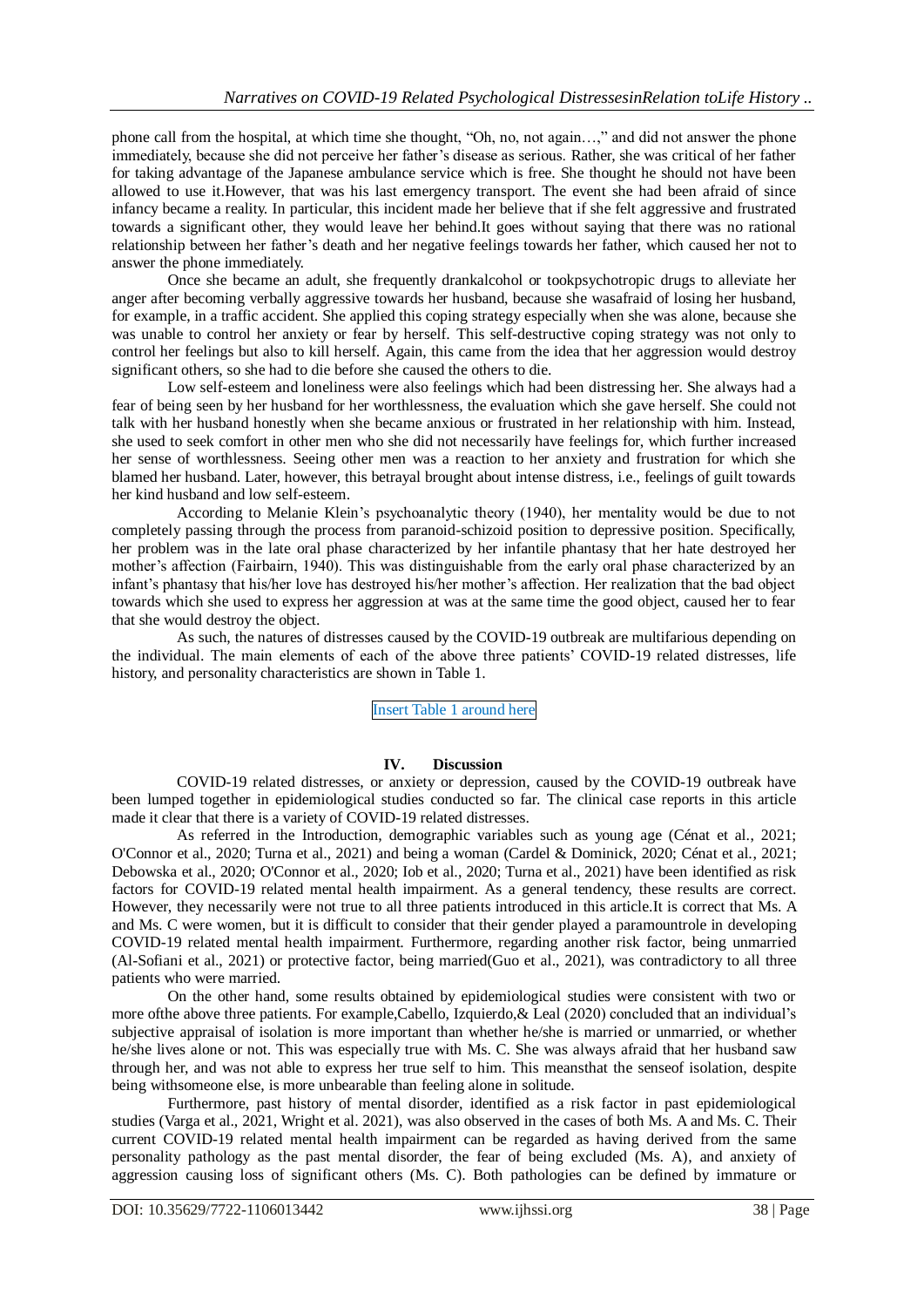unstable object relations.

There is another fact shared by both epidemiological studies and the current clinical case studies, i.e., past traumatic experiences lowers stress tolerance. Ginzburg, Mikulincer, Ohry, & Solomon(2021) reported that Israeli ex-prisoners of war (ex-POWs) were more likely to show fear of coronavirus disease and COVID-19induced acute stress disorder. Although the natures of these two stressful events (POW experience and COVID-19 outbreak) are seemingly different, Ginzburg's study (2021) suggests that, past but still graphic distresses, which are not overcome or resolved, invite other traumatic events. This is applicable to Ms. A, who experienced childhood adversity.

Taken together the results of bothepidemiological studies and current clinical case studies above, it is natural to view that allstressful life events are circumscribed by each individual's personality including his/her perception and cognition derived from early life, which influence later life. That is to say, not only COVID-19 related psychological distresses but also COVID-19 related stressful life events are also equivalent to his/her narrative.

Indeed, each of the three patients in this article were different from the other two in terms of stressful life events and COVID-19 related distresses. For example, Ms. A's stressful life event was beingsuspended from work. This perceived event caused the fear of being excluded.Mr. B's stressful life event was wearing personal protective equipment when accomplishing his duties, which meant for him that he had to overcome difficulties under a bindingenvironment.Failure of being able to do so caused him extreme anxiety that his colleagues would evaluate him negatively. Ms. C's stressful event was working as a receptionist, which she perceived as at high risk of being infected. This caused the fear of destroying significant others in her mind. As can be seen, these distresses reflect their personality traits developed by their earlylife history. Their personality characteristics: tendency to conceal her emotions and pander to others in the case of Ms. A, social and cheerful character in the case of Mr. B, and self-destructive tendency to prevent outwardly expressing her aggression in the case of Ms. C, can be regarded as psychological defenses to help them deal with theirconflicts arising from difficult environments from the past to current life. Their personality characteristics would have alleviated their distresses for the time-being. However, they hinder the patients' psychological maturity and well-being.

Figure 1 summarizesthe essence which was argued above. An individual's COVID-19 related distresses derive from his/her life events during infancy and personality characteristics (in particular, object-relation manner) that interact with life events from childhood until current life. A mental disorder in the past is usually triggered by a particular life event, which in some cases was invited by personality characteristics. The fact that some negative life events are caused by an individual's personality pathology has been proven in epidemiological quantitative research (Daley et al., 1997; Nelson et al., 2001). As argued previously, any psychological stressors as well as the nature of distresses can be regarded as an individual's narrative. The stresses associated with the COVID-19 outbreak are not the exception. Each individual attaches meanings to a particular COVID-19 related life event, which is recognized as a COVID-19 related stressor, i.e., whether or not some particular COVID-19 related event is recognized as a trigger of the distresses depends on the individual. The recognized stressor lead to narratives on COVID-19 related distress.

# Insert Figure 1 around here

The COVID-19 specific characteristics of psychological distresses should be argued here. Uji (2020) mentioned that COVID-19 tests not only ego functions of an individual but also those of society. With an overall view ofthe above clinical cases, albeit only three cases, COVID-19 seems to stimulate an individual's anxiety of solitude. The individual'scapacity to be alone or capacity to trust others(ego-functions) are put on trial. It can be concluded that those who have vulnerability in these ego functions tend to experience psychological difficulties under COVID-19.

Finally, proposals for future research regarding COVID-19 related distresses as well as intervention for individuals with the distresses should be made. Dismissing detailed information of each individual when targeting a large population in epidemiological studies is unavoidable. On the other hand, in clinical case studies targeting one or more patients, in particular, when the patient manifests non-psychotic symptoms, individual-specific information from psycho-social viewpoints should be included. It is assumable that individual-specific distresses caused by an unusual event like the COVID-19 outbreak has common elements with his/her distresses caused by other events, because the distresses are intrinsically related with his/her unresolved issue. This is to say that the cognition provoked by some particular COVID-19 outbreak related event is triggered by other events, leading to similar dysphoric moods. Every event is chosen and transformed into an individual's internal experience.

In an ideal clinical setting, themental health professional is concerned with the patient with an interest in the patient's internal experience, while at the same timetaking external realitiesinto consideration.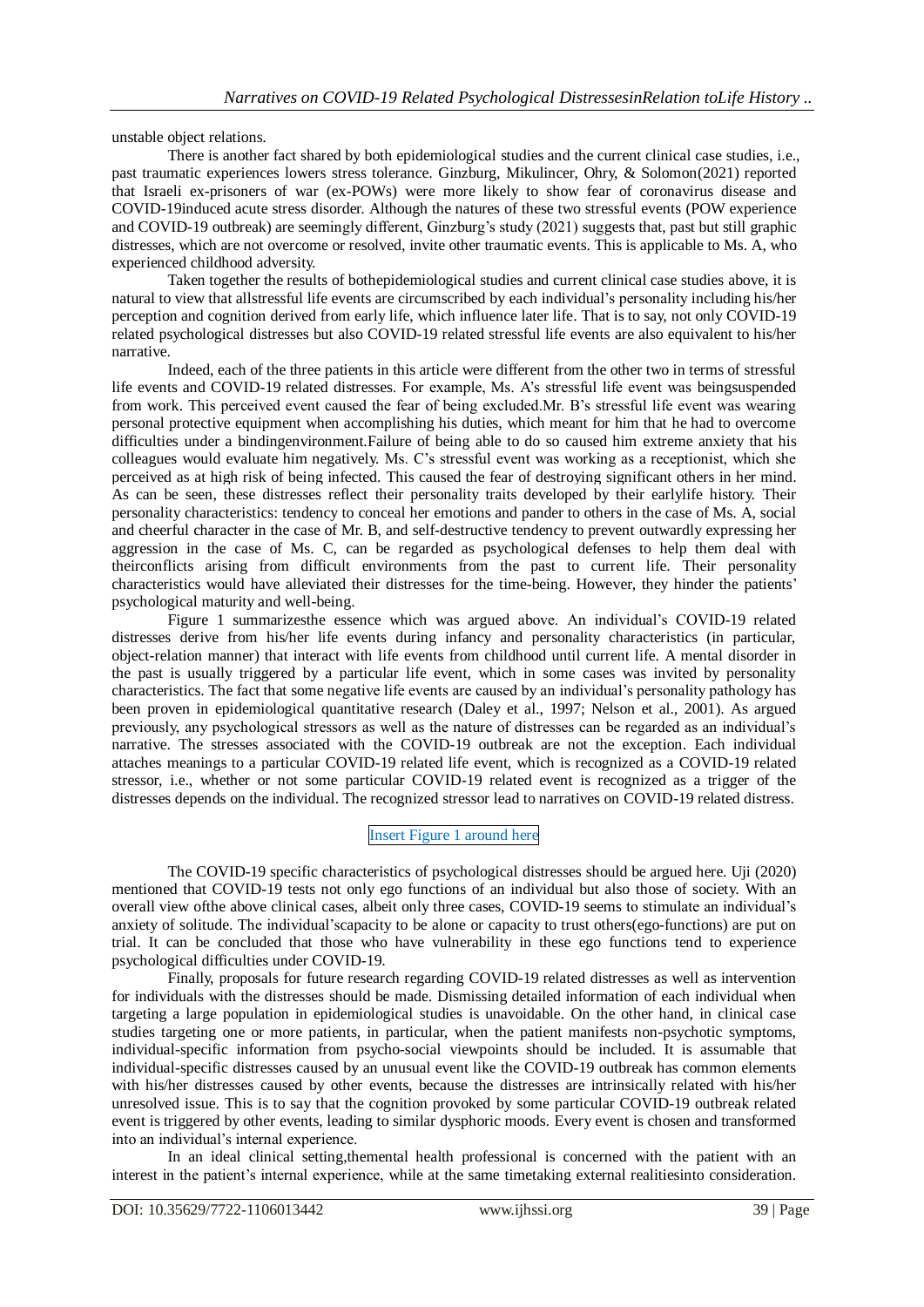Listening to the patient's narrative will help the medical professionalfind new knowledgeyet to be clarified by epidemiological research, and deepen his/her understanding of the patient.

Table 1

| <b>Selected Information Concerning Each Patient</b> |                                                                          |                                                              |                                                                |
|-----------------------------------------------------|--------------------------------------------------------------------------|--------------------------------------------------------------|----------------------------------------------------------------|
|                                                     | Ms. A                                                                    | Mr. B                                                        | Ms. C                                                          |
| COVID-19<br>related<br>distresses                   | Fear of being excluded                                                   | Anxiety of not accomplishinghis<br>duties                    | Fear of destroying significant<br>others by her own aggression |
| Life history during infancy                         | Mother'sleaving home without<br>notification;<br>Father's strict control | Never alone                                                  | Weak bond with mother                                          |
| Life history since childhood<br>to adult life       | Experience of being bullied                                              | Always spending time with a<br>girl-friend or male companion | Had taken the mother's role of<br>providing care               |
| history<br>Past<br>of<br>mental<br>disorder         | Yes                                                                      | N <sub>0</sub>                                               | Yes                                                            |
| Personality characteristics                         | Modest                                                                   | Dependent, avoidant, social                                  | Self-destructive                                               |



*Figure 1*Hypothesis model of pathway to non-psychotic COVID-19 related mental health impairment.

#### **Acknowledgement**

The author would like to express deep gratitude to the three patients who gave her permissionto use their clinical records.

#### **Reference**

- [1]. Almandoz J. P., Xie L., Schellinger J. N., Mathew M. S., Gazda C., Ofori A., …Messiah S. E. (2020). Impact of COVID-19 stay-at-home orders on weight-related behaviours among patients with obesity. *Clinical Obesity*, 12, 10 (5), e1238[6.https://doi.org/10.1111/cob.12386](https://doi.org/10.1111/cob.12386)
- [2]. Al-Sofiani M. E., Albunyan S., Alguwaihes A. M., Kalyani R. R., Golden S. H., & Alfadda A. (2021). Determinants of mental health outcomes among people with and without diabetes during the COVID-19 outbreak in the Arab Gulf Region. *Journal of Diabetes*, 13 (4), 339-35[2.https://doi.org/10.1111/1753-0407.13149](https://doi.org/10.1111/1753-0407.13149)
- [3]. Amendola S., Spensieri V., Hengartner M. P., & Cerutti R. (2021). Mental health of Italian adults during COVID-19 pandemic.*British Journal of Health Psychology*, 26 (2), 644-65[6.https://doi.org/10.1111/bjhp.12502](https://doi.org/10.1111/bjhp.12502)
- [4]. Brown S. M., Doom J. R., Lechuga-Peña S., Watamura S. E., & Koppels T. (2020). Stress and parenting during the global COVID-19 pandemic. *Child Abuse & Neglect*, 110, 10469[9.https://doi.org/10.1016/j.chiabu.2020.104699](https://doi.org/10.1016/j.chiabu.2020.104699)
- [5]. Cabello M., Izquierdo A., & Leal I. (2020). Loneliness and not living alone is what impacted on the healthcare professional's mental health during the COVID-19 outbreak in Spain. *Health & Social Care*, 10.1111/hsc.13260. <https://doi.org/10.1111/hsc.13260>
- [6]. Cardel M. I., & Dominick M. (2020). COVID-19 Impacts Mental Health Outcomes and Ability/Desire to Participate in Research Among Current Research Participants. *Obesity*, 28 (12), 2272-228[1.https://doi.org/10.1002/oby.23016](https://doi.org/10.1002/oby.23016)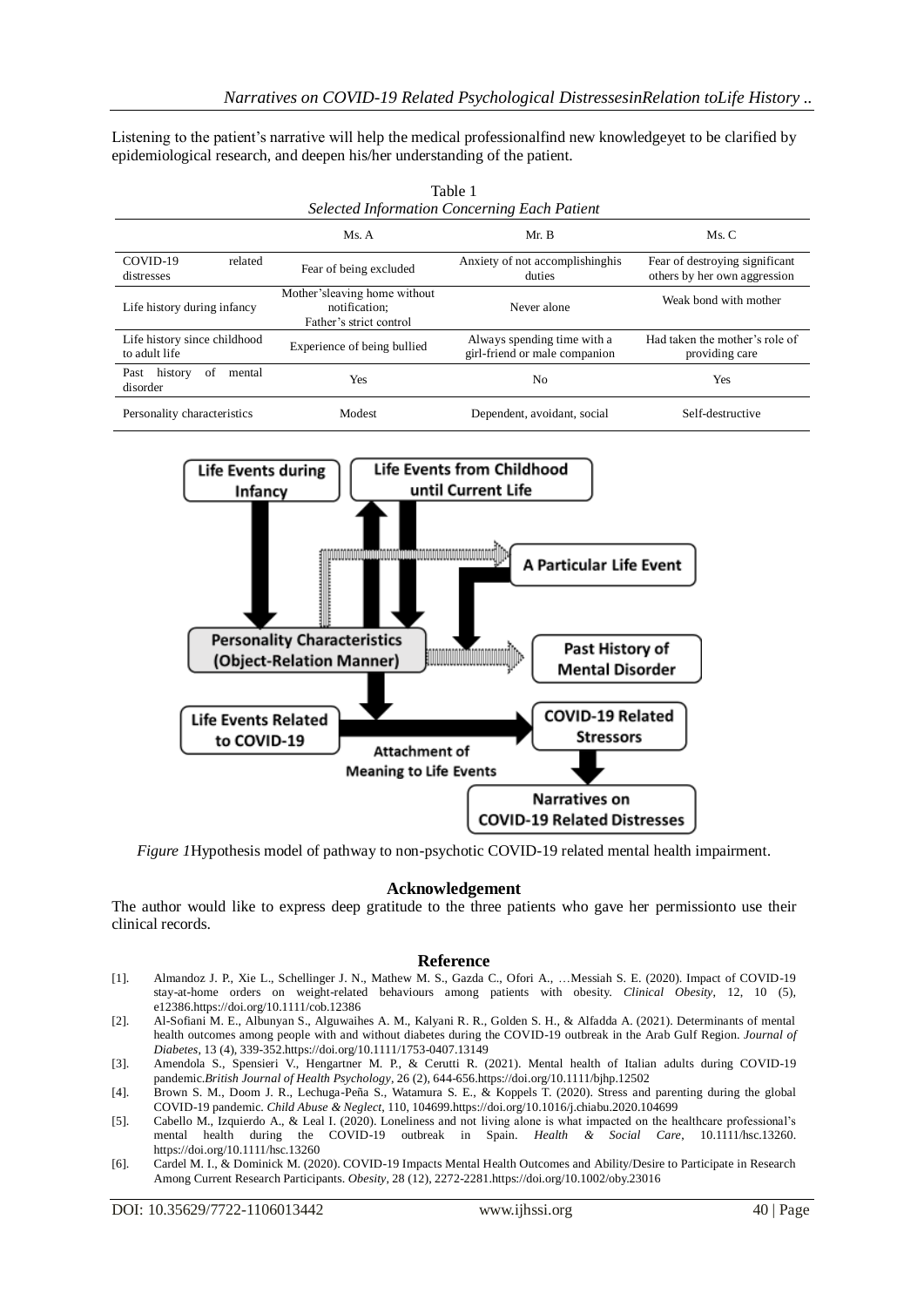- [7]. Cénat J. M., Noorishad P. G., Kokou-Kpolou C. K., Dalexis R. D., Hajizadeh S., Guerrier M.,…Rousseau C. (2021). Prevalence and correlates of depression during the COVID-19 pandemic and the major role of stigmatization in low- and middle-income countries: A multinational cross-sectional study. *Psychiatry Research*, 297, 113714. <https://doi.org/10.1016/j.psychres.2021.113714>
- [8]. Chong S. C. (2020). Psychological impact of coronavirus outbreak on borderline personality disorder from the perspective of mentalizing model: A case report.*Asian Journal of Psychiatry*, 52, 10213[0.https://doi.org/10.1016/j.ajp.2020.102130](https://doi.org/10.1016/j.ajp.2020.102130)
- [9]. Daley S. E., Hammen, C., Burge D., Davila J., Paley B., Lindberg N., & Herzberg D. S. (1997). Predictors of the generation of episodic stress: A longitudinal study of late adolescent women. *Journal of Abnormal Psychology*, 106(2), 251-259. <https://doi.org/10.1037/0021-843X.106.2.251>
- [10]. Debowska A., Horeczy B., Boduszek D., & Dolinski D.(2020). A repeated cross-sectional survey assessing university students' stress, depression, anxiety, and suicidality in the early stages of the COVID-19 pandemic in Poland. *Psychological Medicine*, Oct 2, 1-4[. https://doi.org/10.1017/S003329172000392X](https://doi.org/10.1017/S003329172000392X)
- [11]. Fairbairn W.R.D. (1940). Schizoid Factors in the Personality (1940). In. *Psychoanalytic Studies of the Personality*. London, New York, Routledge, Chapter 1, pp3-27.
- [12]. Ginzburg K., Mikulincer M., Ohry A.,& Solomon Z. (2021). Echoes from thepast: adjustment of aging former prisoners ofwar to the COVID-19 pandemic. *PsychologicalMedicine*,1-9[. https://doi.org/10.1017/S003329172100115X](https://doi.org/10.1017/S003329172100115X)
- [13]. Guo J., Fu, M., Liu D., Zhang, B., Wang X., & van IJzendoorn M. H. (2020). Is the psychological impact of exposure to COVID-19 stronger in adolescents with pre-pandemic maltreatment experiences? A survey of rural Chinese adolescents. *Child Abuse & Neglect*, 110, 104667[. https://doi.org/10.1016/j.chiabu.2020.104667](https://doi.org/10.1016/j.chiabu.2020.104667)
- [14]. Guo J., Carli P. D., Lodder P., Bakermans-Kranenburg M. J., & Riem, M. M. E. (2021). Maternal mental health during the COVID-19 lockdown in China, Italy, and the Netherlands: a cross-validation study. *Psychological Medicine*, 1-11. <https://doi.org/10.1017/S0033291720005504>
- [15]. Iob E., Steptoe A., & Fancourt D. (2020). Abuse, self-harm and suicidal ideation in the UK during the COVID-19 pandemic. *British Journal of Psychiatry*, 13, 1-4[.https://doi.org/10.1192/bjp.2020.130](https://doi.org/10.1192/bjp.2020.130)
- [16]. Klein, M. (1940). Mourning and its relation to manic-depressive states. *The International Journal of Psychoanalysis*, 21, 125–153.
- [17]. Kocjan G. Z., Kavčič T., & Avsec A. (2021). Resilience matters: Explaining the association between personality and psychological functioning during the COVID-19 pandemic. *International Journal of Clinical and Health Psychology*, 21 (1), 10019[8.https://doi.org/10.1016/j.ijchp.2020.08.002](https://doi.org/10.1016/j.ijchp.2020.08.002)
- [18]. Lawson M., Piel M. H., & Simon M. (2020). Child maltreatment during the COVID-19 pandemic: consequences of parental job loss on psychological and physical abuse towards children. *Child Abuse & Neglect*, 110, 10470[9.https://doi.org/10.1016/j.chiabu.2020.104709](https://doi.org/10.1016/j.chiabu.2020.104709)
- [19]. Li Y., Wang Y., Jiang J., Valdimarsdóttir U. A., Fall K., Fang F.,…Zhang W. (2021). Psychological distress among health professional students during the COVID-19 outbreak. *Psychological Medicine*, 51 (11), 1952-1954. https://doi.org/10.1017/S0033291720001555
- [20]. Mann F. D., Krueger R. F., & Vohs K. D. (2020). Personal economic anxiety in response to COVID-19. *Personality & Individual Differences*, 167, 11023[3.https://doi.org/10.1016/j.paid.2020.110233](https://doi.org/10.1016/j.paid.2020.110233)
- [21]. Margetić B., Peraica T., Stojanović K., & Ivanec D. (2021). Predictors of emotional distress during the COVID-19 pandemic; a Croatian study.*Personality &Individual Differences*, 175, 110691[. https://doi.org/10.1016/j.paid.2021.110691](https://doi.org/10.1016/j.paid.2021.110691)
- [22]. Mirza J., Ganguly A., Ostrovskaya A., Tusher A., & Viswanathan R. (2020). Command suicidal hallucination as initial presentation of coronavirus disease 2019 (COVID-19): A case report. *Psychosomatics*, 61 (5), presentation of coronavirus disease 2019 (COVID-19): A case report.*Psychosomatics*, 61 (5), 561-56[4.https://doi.org/10.1016/j.psym.2020.05.022](https://doi.org/10.1016/j.psym.2020.05.022)
- [23]. Neill E., Meyer D., Toh W. L., Elizabeth T., Phillipou A., Tan E. J., & Rossell S. L. (2020). Alcohol use in Australia during the early days of the COVID - 19 pandemic: Initial results from the COLLATE project. *Psychiatry and Clinical Neuroscience*, 74 (10)**,**542-549[. https://doi.org/1111/pcn.13099](https://doi.org/1111/pcn.13099)
- [24]. Nelson D. R., Hammen C., Daley S. E., Burge D., & Davila J. (2001). Sociotropic and autonomous personality styles: Contributions to chronic life stress. *Cognitive Therapy and Research*, 25(1), 61-76[. https://doi.org/10.1023/A:1026426832222](https://doi.org/10.1023/A:1026426832222)
- [25]. O'Connor R. C., Wetherall K., Cleare S., McClelland H., Melson A. J., Niedzwiedz C. L., O'Carroll, R.,…Robb K. A. (2020). Mental health and well-being during the COVID-19 pandemic: longitudinal analyses of adults in the UK COVID-19 Mental Health & Wellbeing study. *British Journal of Psychiatry*, 218 (6), 326-33[3.https://doi.org/10.1192/bjp.2020.212](https://doi.org/10.1192/bjp.2020.212)
- [26]. Pollard M. S., Tucker J. S., & Green H. D. (2020). Changes in adult alcohol use and consequences during the COVID-19 pandemic in the US. JAMA Network Open, 3 (9), e2022942.<https://doi.org/10.1001/jamanetworkopen.2020.22942>
- [27]. Schweda A., Weismüller B., Bäuerle A., Dörrie N., Musche V., Fink M., Kohler H.,…Skoda E. M. (2021). Phenotyping mental health: Age, community size, and depression differently modulate COVID-19-related fear and generalized anxiety.*Comprehensive Psychiatry*, 104, 15221[8.https://doi.org/10.1016/j.comppsych.2020.152218](https://doi.org/10.1016/j.comppsych.2020.152218)
- [28]. Smith C. M., Komisar, J. R. Mourad A. & Kincaid B. R. (2020). COVID-19-associated brief psychotic disorder. BMJ Case Reports, 13 (8), e236940.<https://doi.org/10.1136/bcr-2020-2369400>
- [29]. Sommerlad A., Marston L., Huntley J., Livingston G., Lewis G., Steptoe A., & Fancourt D. (2021). Social relationships and depression during the COVID-19 lockdown: longitudinal analysis of the COVID-19 Social Study. *Psychological Medicine*, 13, 1-1[0.https://doi.org.10.1017/S003329172100003](https://doi.org.10.1017/S003329172100003)
- [30]. Szkody E., Stearns M., Stanhope L., & McKinney C. (2020). Stress-buffering role of social support during COVID-19.*Family Process*, 60 (3): 1002-101[5.https://doi.org/10.1111/famp.12618](https://doi.org/10.1111/famp.12618)
- [31]. Tsur N.,& Abu-Raiya H. (2020). COVID-19-related fear and stress among individuals who experienced child abuse: The mediating effect of complex posttraumatic stress disorder. *Child Abuse & Neglect*, 110, 104694. <https://doi.org/10.1016/j.chiabu.2020.104694>
- [32]. Turna J., Zhang J., Lamberti N., Patterson B., Simpson W., Francisco A. P., …Ameringen M. V. (2021). Anxiety, depression and stress during the COVID-19 pandemic: Results from a cross-sectional survey. *Journal of Psychiatry Research*, 137, 96-10[3.https://doi.org/10.1016/j.jpsychires.2021.02.059](https://doi.org/10.1016/j.jpsychires.2021.02.059)
- [33]. Uji, M. (2020). Discussing the Impact of COVID-19 on Mental Health from a Psychological Perspective. *Psychology*, 11, 1005-100[8.https://doi.org/10.4236/psych.2020.117065](https://doi.org/10.4236/psych.2020.117065)
- [34]. Ünver H, Rodopman Arman A, Erdoğdu AB, & İlbasmış Ç. (2020). COVID-19 pandemic-onset anorexia nervosa: Three adolescent cases. *Psychiatry & Clinical Neuroscience*, 74 (12), 663-66[4.https://doi.org/10.1111/pcn.13160](https://doi.org/10.1111/pcn.13160)